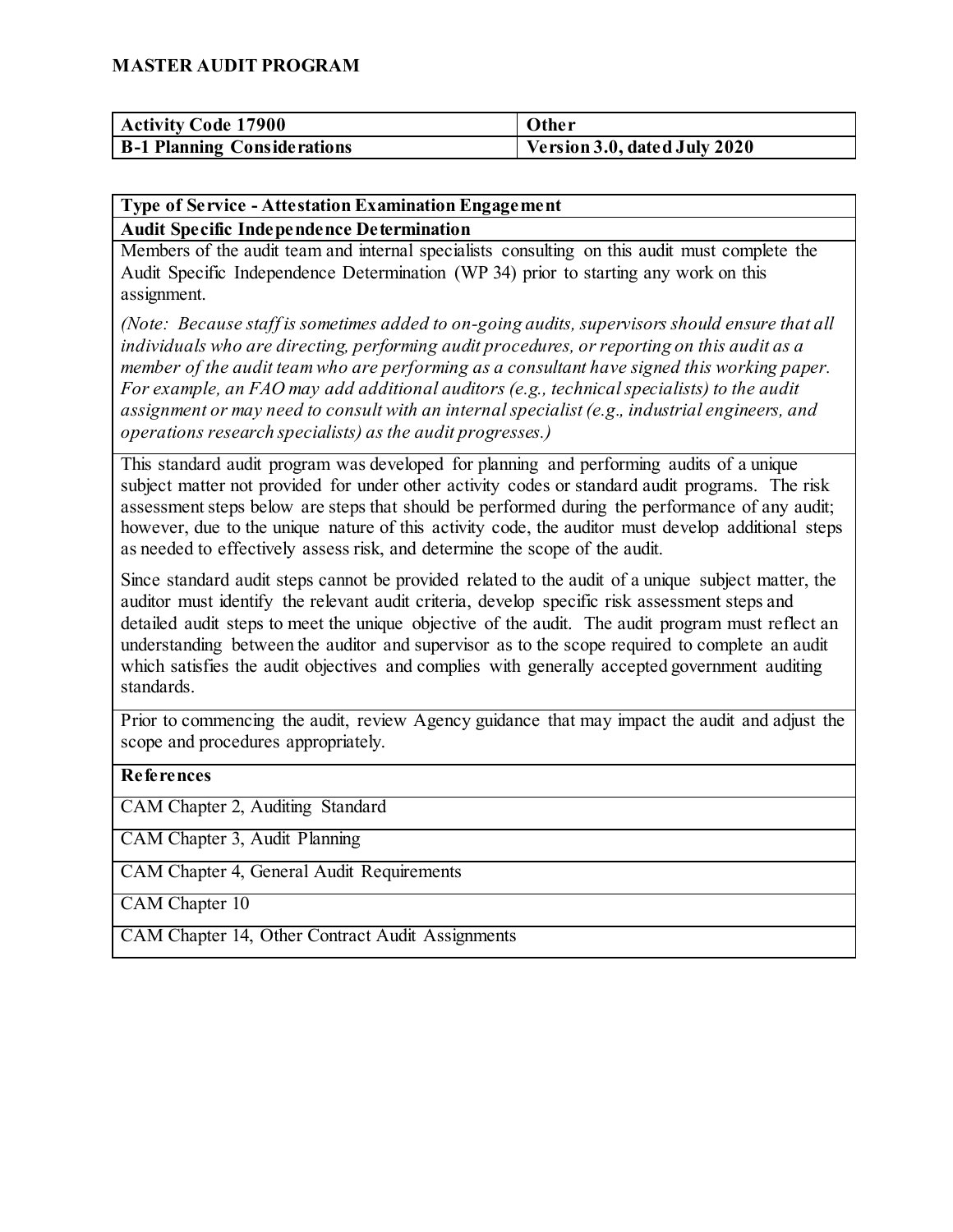| <b>B-1 Preliminary Steps</b>                                                                                                                                                                                                                                                                                                                                                                                                                                         | <b>WP Reference</b> |
|----------------------------------------------------------------------------------------------------------------------------------------------------------------------------------------------------------------------------------------------------------------------------------------------------------------------------------------------------------------------------------------------------------------------------------------------------------------------|---------------------|
| Version 3.0, dated July 2020                                                                                                                                                                                                                                                                                                                                                                                                                                         |                     |
| 1. Review the permanent file for audit leads or prior audit findings that may<br>affect the subject matter of the audit. Discuss with your supervisor how<br>they will affect your audit and adjust the scope of the audit accordingly.                                                                                                                                                                                                                              |                     |
| 2. Review permanent file to determine if previous audits included findings and<br>recommendations that relate to the subject matter under audit. If there were<br>findings material to the subject matter, document this information in the<br>risk assessment and perform the following procedures:                                                                                                                                                                 |                     |
| a. Ask contractor management if corrective actions were taken to address<br>findings and recommendations reported in previous DCAA audits (e.g.,<br>questioned costs, business system deficiencies, CAS audits) that are<br>relevant to the subject matter of audit. If yes, have contractor explain<br>corrective actions taken and determine if additional audit procedures<br>should be included in the fieldwork to test the corrective actions.<br>(GAGAS 7.13) |                     |
| b. Document the results of the inquiry and the impact of the corrective<br>actions to the subject matter under audit.                                                                                                                                                                                                                                                                                                                                                |                     |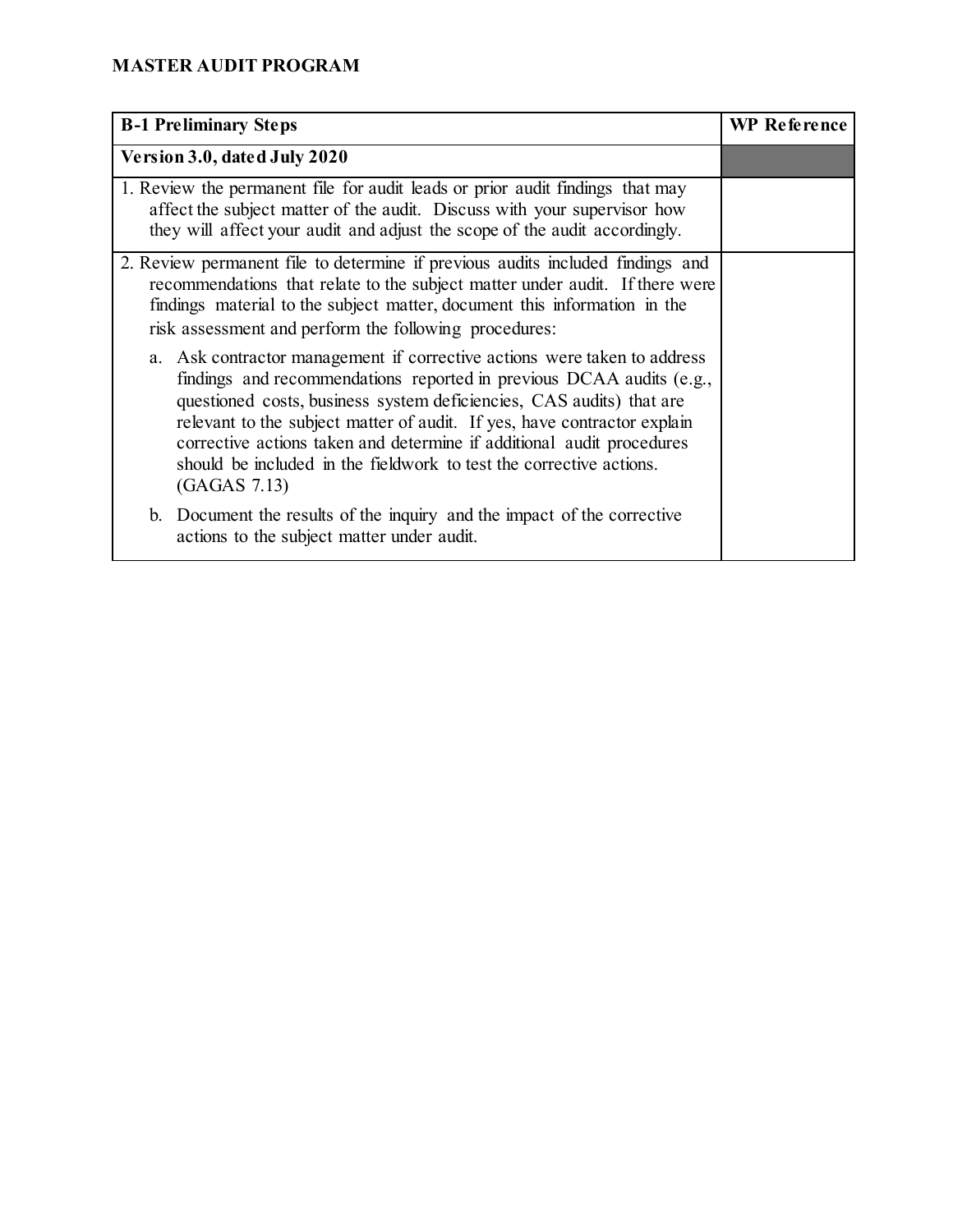| <b>B-1 Preliminary Steps</b>                                                                                                                                                                                                                                                                                                                                             | <b>WP</b> Reference |
|--------------------------------------------------------------------------------------------------------------------------------------------------------------------------------------------------------------------------------------------------------------------------------------------------------------------------------------------------------------------------|---------------------|
| 3. Review permanent file to determine if the contractor has previously<br>provided other studies or audits (e.g., summary listing of internal audits or<br>external audit reports) that directly relate to the subject matter under audit.<br>If there are no other studies or audits, document that information in the<br>work papers and perform the procedures below. |                     |
| a. Ask contractor management if internal audits were performed. If yes,<br>request contractor provide a summary listing of the internal audits that<br>would assist us in understanding and evaluating the efficacy of the<br>internal controls relevant to the subject matter of the audit.                                                                             |                     |
| b. If the review of the perm file or the contractor identifies relevant<br>internal audits:                                                                                                                                                                                                                                                                              |                     |
| Determine if access to these reports is necessary to complete the<br>$\bullet$<br>evaluation of the relevant internal controls to support the risk<br>assessment or audit procedures related to the subject matter of the<br>audit. There must be a nexus between the internal audit reports and<br>the scope of this specific assignment.                               |                     |
| Document the results of the determination in writing.                                                                                                                                                                                                                                                                                                                    |                     |
| If assignment is at a major contractor location, coordinate with the<br>$\bullet$<br>CAD or FAO point of contact (POC) for internal audit reports to<br>request the contractor provide access to the reports.                                                                                                                                                            |                     |
| If assignment is at a non-major contractor and the FAO does not<br>$\bullet$<br>have a designated POC, the auditor should request the contractor<br>provide access to the internal audit reports.                                                                                                                                                                        |                     |
| The request should include information on how the internal audit<br>$\bullet$<br>report is relevant to the DCAA audit. Place a copy of the request in<br>the assignment administrative work papers.                                                                                                                                                                      |                     |
| c. If the review of the perm file or the contractor identifies relevant other<br>audits or studies:                                                                                                                                                                                                                                                                      |                     |
| Obtain publicly available information for the relevant other<br>Government agency audits (e.g., websites for DoD IG or other IGs,<br>$\bullet$<br>service audit agencies, etc.).                                                                                                                                                                                         |                     |
| Make appropriate adjustments to your risk assessment and planned<br>procedures based on the reported findings.                                                                                                                                                                                                                                                           |                     |
| d. Document the results of the inquiries including the response received<br>from the contractor for any request for access to internal audit reports.<br>(If access was not granted this should include the contractor's rationale<br>or justification for not granting access).                                                                                         |                     |
| Determine if additional audit procedures are needed to address any<br>identified risk.                                                                                                                                                                                                                                                                                   |                     |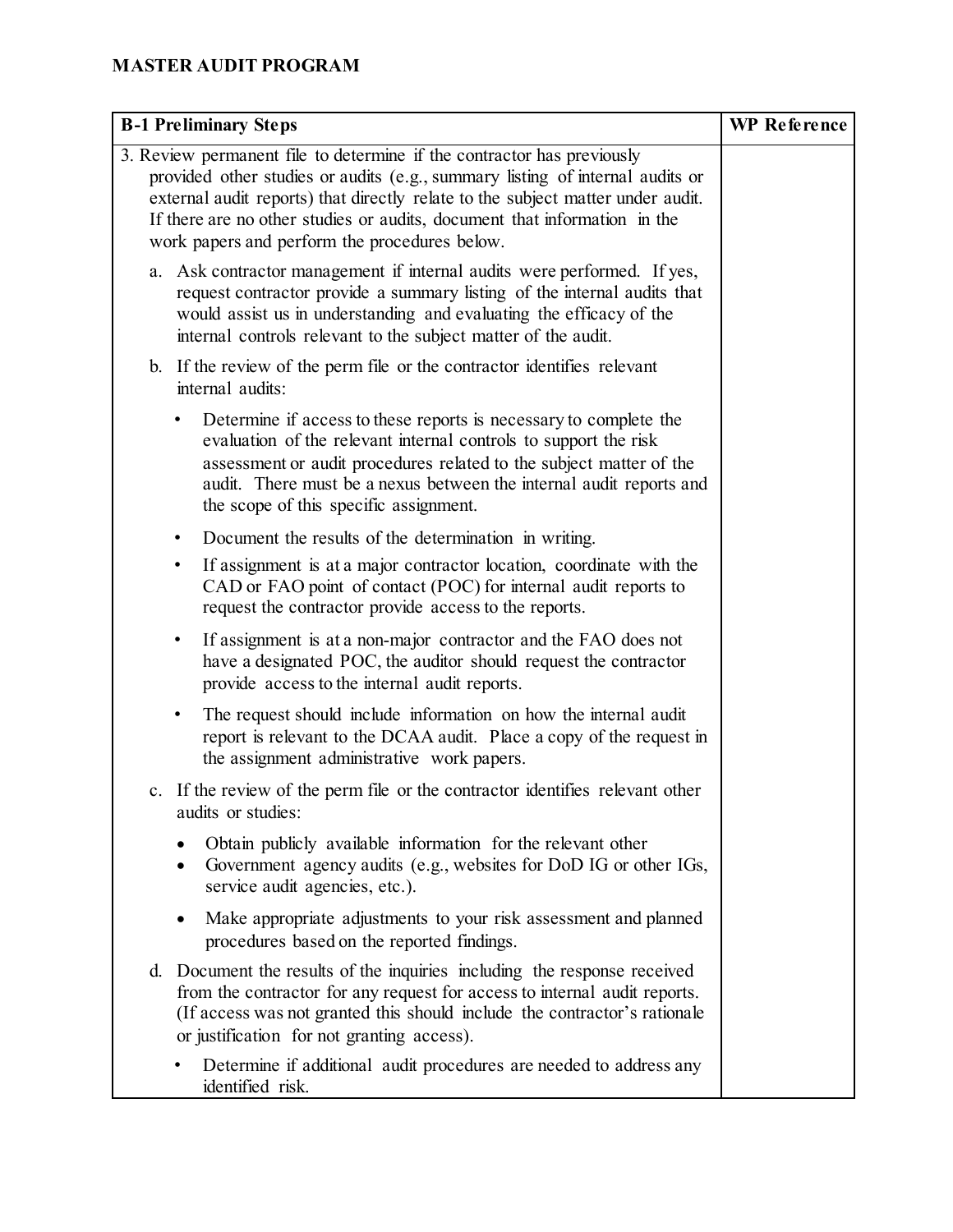| <b>B-1 Preliminary Steps</b>                                                                                                                                                                                                                                                                                                   | <b>WP</b> Reference |
|--------------------------------------------------------------------------------------------------------------------------------------------------------------------------------------------------------------------------------------------------------------------------------------------------------------------------------|---------------------|
| 4. Contact the contracting officer to ascertain any known concerns that impact<br>the audit and adjust the audit scope and procedures accordingly.                                                                                                                                                                             |                     |
| 5. Notify the appropriate contracting officer of the commencement of the risk<br>assessment and that the expected completion date will be provided in the<br>formal acknowledgement once the risk assessment is complete. The<br>acknowledgement process should be performed in accordance with CAM<br>$4 - 104.$              |                     |
| 6. Document the need for specialist assistance and/or assist audits, and prepare<br>the necessary request letters.                                                                                                                                                                                                             |                     |
| 7. During the entrance conference, or other appropriate meeting, make specific<br>inquiries of contractor management and other appropriate parties regarding<br>the following:                                                                                                                                                 |                     |
| Their knowledge of any actual, suspected, or alleged fraud or<br>a.<br>noncompliance with laws and regulations affecting the period of time<br>corresponding to the subject matter under audit. (AT-C 205.32)                                                                                                                  |                     |
| Whether any investigations or legal proceedings, that are significant to<br>$\mathbf{b}$ .<br>the engagement objectives, have been initiated or are in process with<br>respect to the period of time corresponding to the subject matter.<br>(GAGAS 7.14)                                                                      |                     |
| The existence of other audits and studies (performed by other than<br>$\mathbf{c}$ .<br>DCAA) that relate to the subject matter under audit. If yes, have the<br>contractor explain the audits and studies performed, any related<br>findings or recommendations, and any contractor corrective actions<br>taken. (GAGAS 7.13) |                     |
| Note: Specifically document in the working papers; the inquiries and the<br>corresponding responses as well as how the responses affect the<br>performance of the engagement.                                                                                                                                                  |                     |
| 8. ADD SPECIFIC RISK ASSESSMENT STEPS HERE                                                                                                                                                                                                                                                                                     |                     |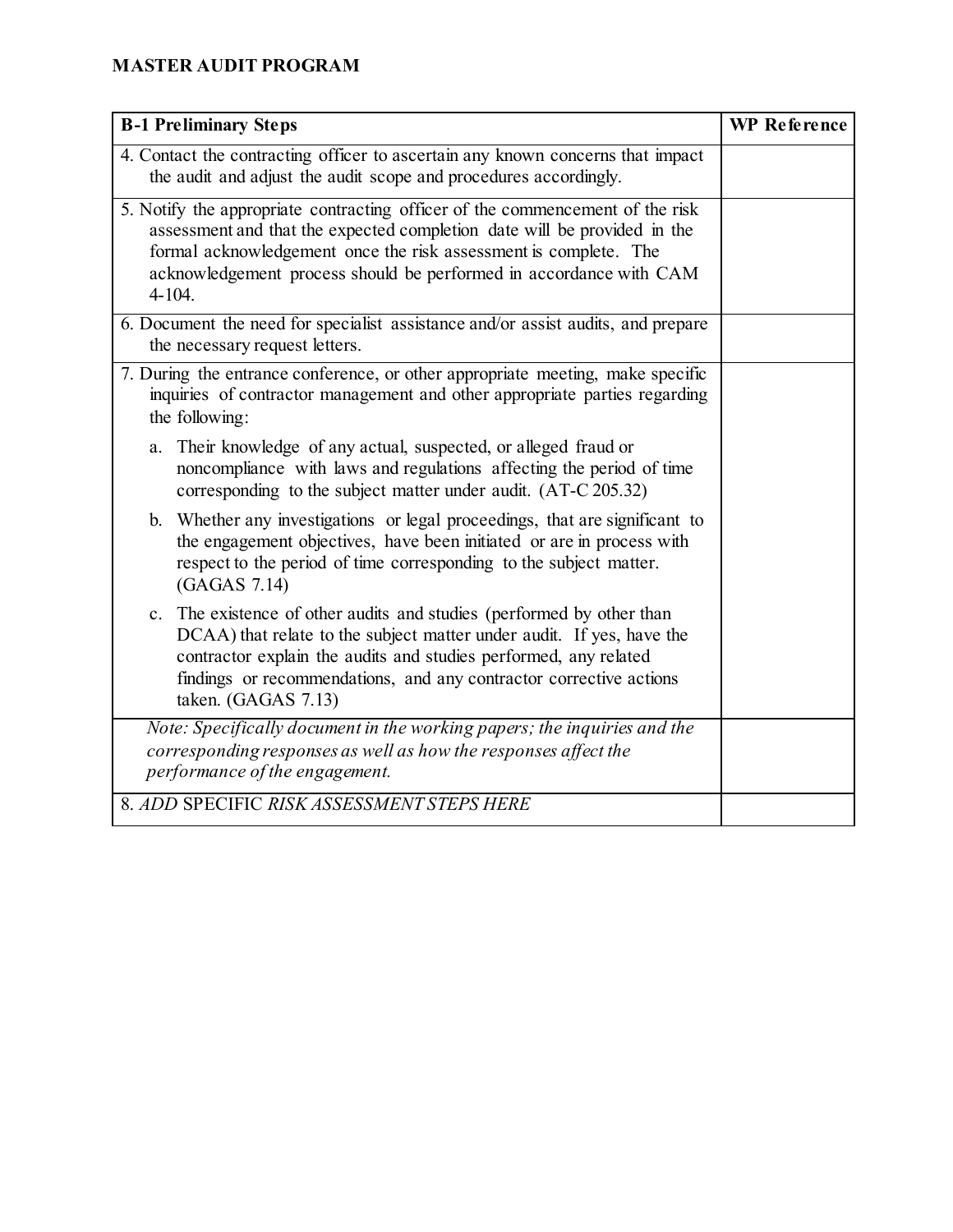| <b>B-1 Preliminary Steps</b>                                                                                                                                                                                                                                                                                                                         | <b>WP</b> Reference |
|------------------------------------------------------------------------------------------------------------------------------------------------------------------------------------------------------------------------------------------------------------------------------------------------------------------------------------------------------|---------------------|
| 9. Based on the team's understanding of the criteria, subject matter, and the<br>contractor and its environment, hold a planning meeting with the audit<br>team (at a minimum, Supervisor and Auditor) to discuss and identify<br>potential material noncompliances, whether due to error or fraud, that could<br>affect the subject matter.         |                     |
| The discussion should include:                                                                                                                                                                                                                                                                                                                       |                     |
| relevant prior audit experience (e.g., questioned cost, relevant reported<br>٠<br>estimating or accounting system deficiencies),                                                                                                                                                                                                                     |                     |
| relevant aspects of the contractor and its environment,<br>٠                                                                                                                                                                                                                                                                                         |                     |
| risk of material noncompliance due to fraud (e.g., the extent of financial<br>٠<br>incentives, pressures to meet budget or contractual commitments, and<br>opportunities to commit and conceal fraud). Consider the DoD IG<br>website Fraud Detection Resources for Auditors for common fraud risk<br>factors. Copy link and paste into web browser, |                     |
| other factors identified that increase the risk of material noncompliance<br>$\bullet$<br>with laws and regulations, and                                                                                                                                                                                                                             |                     |
| the audit team's understanding of relevant key internal controls.<br>٠<br>Document the factors identified that increase the risk of material<br>noncompliance due to error or fraud that could affect the subject matter,<br>and design audit procedures to respond to the increased risk of material<br>noncompliance.                              |                     |
| Communication among audit team members should continue as needed<br>throughout the audit regarding the risk of material misstatement and<br>noncompliance due to error or fraud.                                                                                                                                                                     |                     |
| 10. Using the framework and guidelines in WP B-2, obtain and document an<br>understanding of the contractor's key internal controls that are relevant to<br>the audit. Auditors should be able to obtain and document a major portion<br>of this understanding during a walk-through of the subject matter of the<br>audit.                          |                     |
| 11. Conduct an entrance conference.                                                                                                                                                                                                                                                                                                                  |                     |
| 12. Review and discuss with your supervisor, the results of the risk assessment<br>and the planned audit scope, including the detailed audit steps. Tailor the<br>audit program as needed to obtain sufficient appropriate evidence to<br>provide a reasonable basis for the conclusion that will be expressed in the<br>audit report.               |                     |
| 13. Obtain and document supervisory approval of the risk assessment and the<br>planned scope of audit for the areas documented in WP B and -1 WPs.                                                                                                                                                                                                   |                     |